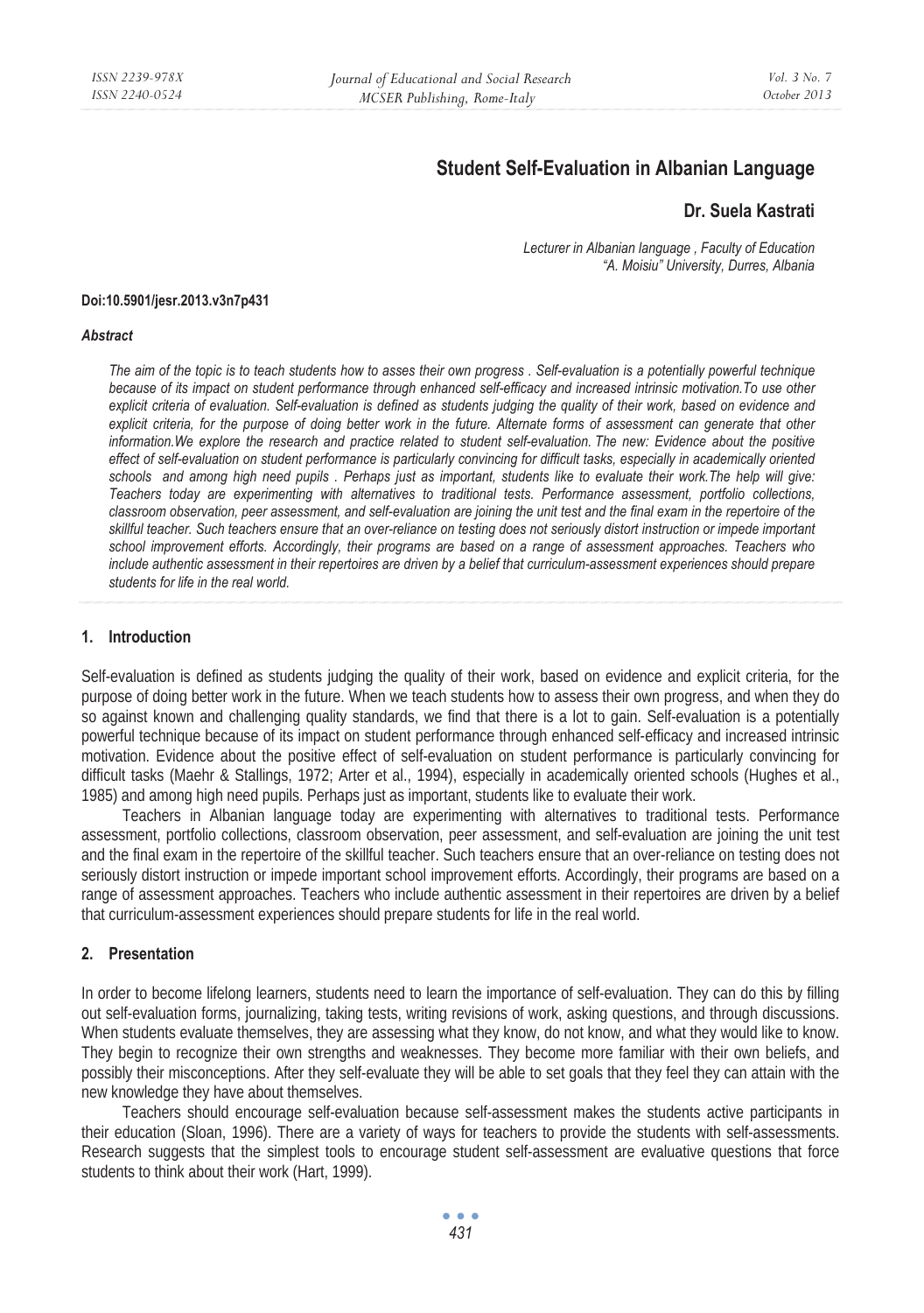| ISSN 2239-978X | Journal of Educational and Social Research | Vol. 3 No. 7 |
|----------------|--------------------------------------------|--------------|
| ISSN 2240-0524 | MCSER Publishing, Rome-Italy               | October 2013 |

While teacher-made tests and standardized tests give us information about student learning, they do not provide all the information. Alternate forms of assessment can generate that other information. The research evidence accumulating in our studies, and the data produced by other researchers, make us optimistic about the impact of one form of authentic assessment -- self-evaluation -- on the learning of students and their teachers.

It is important to understand the broader context of assessment reform and the experiences of teachers who are experimenting or adopting new assessment practices. Four major shifts in conceptions of assessment influence how we consider supporting teachers who are adopting approaches such as student self-evaluation.

First, as part of a broader assessment reform movement, conceptions of good assessment are moving toward direct observation of complex performance rather than brief written tests that correlate with the target aptitudes (Linn et al., 1991). In these performance assessments, students are observed working with complex tasks(for example, Baron, 1990; Shavelson et al., 1992) or dealing with real-life problems. These instruments are often administered to groups of students because group work represents out-of-school performance better than individual production. Such approaches to testing would seem to be ideal for the many classrooms today that focus on collaborative and cooperative approaches to learning.

Second, teachers' responses to alternate assessment have been mixed. Mandated alternate assessment programs produce teacher resistance due to schedule disruption, concerns about consistency, and doubts about the usefulness of the data (Wilson, 1992; Howell et al., 1993; Maudaus & Kellaghan, 1993; Worthen 1993). Yet, when teachers have the freedom to choose, there is enthusiasm for alternate assessment.

Third, making such changes is not easy. The teacher believed that regular monitoring based on unambiguous criteria, such as work completed, stimulated student productivity. For the teacher, the motivational power of assessment resided in the fairness of objective procedures. When he/she tried to use performance assessment, he/she felt that objectivity was lost. The teacher had little confidence in the rules he/she developed for interpreting students responses, believed that given grades favoured students he/she liked, and felt assigning a single grade to all students in a group was unfair. Although the teacher tried to resolve these conflicts, he/she eventually returned to multiple-choice testing.

Finally, one of the most challenging shifts in conceptions of assessment is related to the changing role of the teacher and the changing educational environment. The context for educators is changing rapidly and dramatically. It is more complex and volatile. Teachers are in an environment of conflicting and ever-increasing demands where the school is expected to meet all these demands. In such a shifting context our outcomes for students have sufficiently changed and traditional assessment practices are no longer adequate. If we value "participation, equality, inclusiveness and social justice," (Hargreaves & Fullan, 1998, p. 13), then our classrooms and schools need to be places where students share leadership and responsibility for learning. Hargreaves & Fullan further suggest that "Involving students and parents in decision-making, teaching and learning decisions, parent conferences and assessment of achievement, extend these democratic principles further" (p.13). In such a shifting context our outcomes for students have sufficiently changed and traditional assessment practices are no longer adequate.

All of these factors place the demand on teachers to develop assessment literacy themselves. We define assessment literacy as the:

- 1) capacity to examine student data and make sense of it;
- 2) ability to make changes in teaching and schools derived from those data;
- 3) commitment to engaging in external assessment discussions.

Developing assessment literacy facilitates teacher confidence about the defensibility of their evaluation practices and reduces feelings of vulnerability. It means that teachers are able to provide the home with clear and detailed assessments, and are able to provide a rationale for the assessment choices they make in their classrooms. Becoming more assessment literate also means teachers becoming critical consumers of externally generated assessment data so that they can engage in the arguments about standards and accountability (Hargreaves & Fullan, 1998) . Educators who can clearly and respectfully discuss assessment issues with non-educators and educators alike, will be better able to link student learning and instructional approaches for the purpose of continuous improvement.

Four conceptual shifts have just been elaborated:

- 1) the movement toward direct observation of complex performance rather than brief written tests;
- 2) the mixed responses by teachers to alternate assessment;
- 3) the difficulty in making assessment changes;
- 4) the changing role of the teacher and the changing educational environment that necessitates the need for teacher assessment literacy.

The problem is that without teacher involvement in student self-evaluation, teachers have no direct knowledge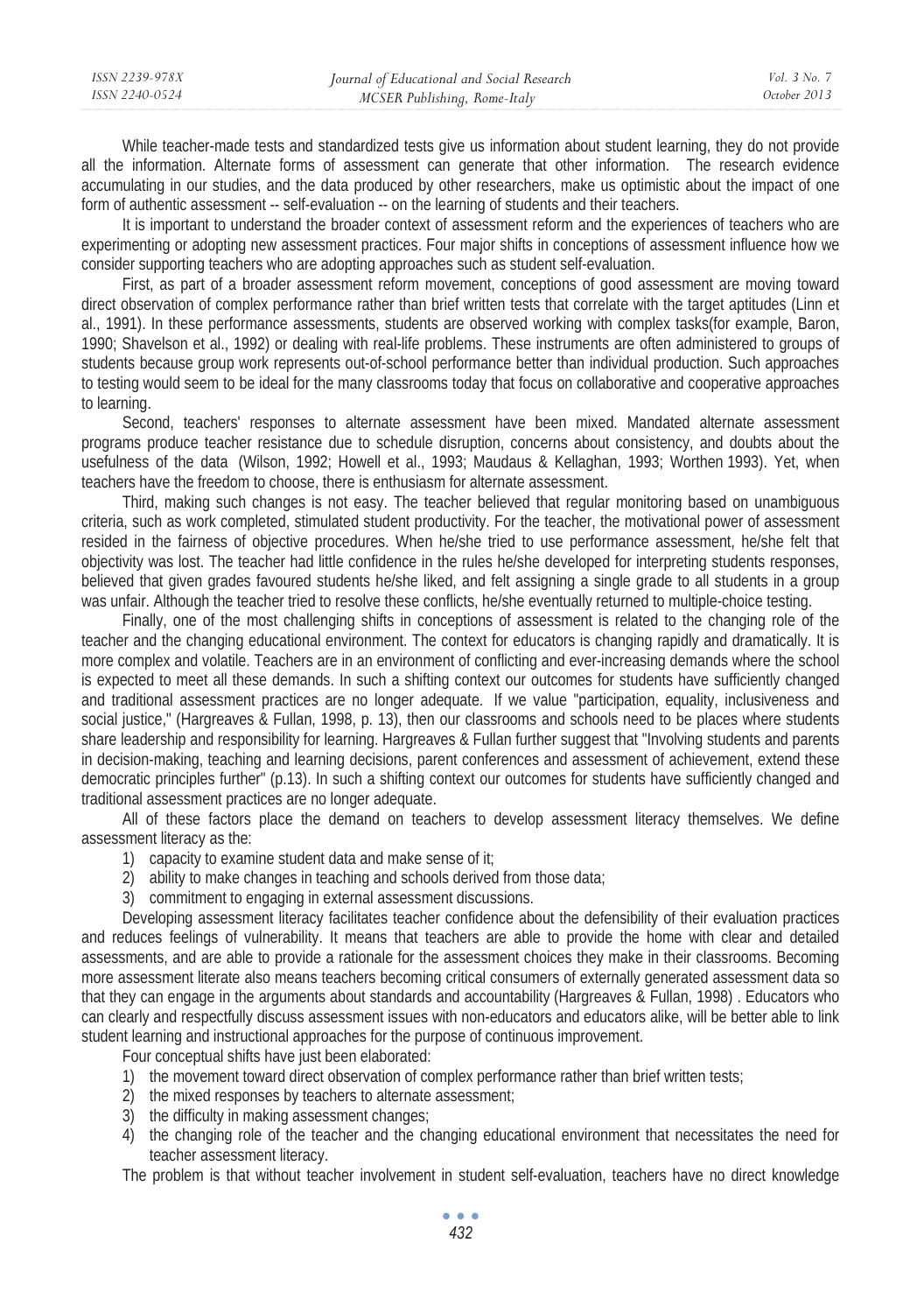| ISSN 2239-978X | Journal of Educational and Social Research | Vol. 3 No. 2 |
|----------------|--------------------------------------------|--------------|
| ISSN 2240-0524 | MCSER Publishing, Rome-Italy               | October 2013 |
|                |                                            |              |

about whether individual students are on an upward or downward path. The choice for teachers is not whether students evaluate their own work (they will regardless of teacher input but whether teachers will attempt to teach them how to do so effectively. The goals of our ongoing research and the practical model and ideas that follow, are aimed at assisting teachers with this important work.

Three kinds of student benefits have been observed in the studies we and other researchers have conducted. The first is *cognitive achievement*, especially narrative writing skills(Ross et al., 2000). Students become better writers by learning how to evaluate their prose. The effects are strongest for the weakest writers. Self-evaluation training helps the low group the most because they are less certain about what constitutes good writing. All students, however, seem to benefit from the focusing effect of joint criteria development and use. The second benefit is in *the area of motivation*. Students who are taught self-evaluation skills are more likely to persist on difficult tasks, be more confident about their ability, and take greater responsibility for their work. Third, *students' attitudes* toward evaluation become more positive when they participate in the process. As students grow older they become increasingly cynical about traditional testing. When self-evaluation is included as a contributor to their final grade, students are more likely to report that evaluation is fair and worthwhile. Clearly, there is heightened meaningfulness of self-evaluation over assessment data.

Many teachers, parents, and students believe that if students have a chance to mark their own work they will take advantage, giving themselves higher scores regardless of the quality of their performance. We have found that students, especially older ones, may do this if left to their own devices. But, when students are taught systematic self-evaluation procedures, the accuracy of their judgment improves. Contrary to the beliefs of many students, parents, and teachers, students' propensity to inflate grades decreases when teachers share assessment responsibility and control (Ross et al., 2000). When students participate in the identification of the criteria that will be used to judge classroom production and use these criteria to judge their work, they get a better understanding of what is expected. The result is the gap between their judgments and the teacher's is reduced. And, by focusing on evidence, discrepancies between teacher and selfevaluation can be negotiated in a productive way.

Thoughtfully designed self-evaluation procedures that provide students with explicit criteria at an appropriate level of generality, that provide for student involvement in assessment decision-making, that elicit student cognitions about their performance, that ground student goal setting in accurate data, and that are integrated with sensitive instruction may provide teachers with a powerful lever for enhancing student learning.

A self-evaluation assessment system enhances student achievement on four arguments. Students will learn more because :

- 1. self-evaluation will focus student attention on the objectives measured;
- 2. the assessment provides teachers with information they would otherwise lack;
- 3. students will pay more attention to the assessment;
- 4. student motivation will be enhanced.

As well, self-evaluation is unique in asking students to reflect on their performance. Conventional test procedures provide no information about students' inner states during task performance, their subsequent interpretations about the quality of their work, and the goals they set in response to feedback. Self-evaluations that elicit information about students' effort, persistence, goals orientations, attributions for success and failure, and beliefs about their competence, give teachers a fuller understanding of why students perform as they do. When incorporated into teachers' deliberative planning they can anticipate impediments to learning, especially motivational obstacles.

As students move through the school system their skepticism about the validity of test scores increases. Students view self-evaluation more positively than other kinds of assessment. We found that students like self-evaluation because it increased clarity about expectations, was fairer, and gave students feedback that they could use to improve the quality of their work.

Finally, self-evaluation has an indirect effect on achievement through self-efficacy (i.e., beliefs about one's ability to perform actions that lead to desired ends). What is crucial is how a student evaluates a performance. Positive selfevaluations encourage students to set higher goals and commit more personal resources to learning tasks (Bandura, 1997; Schunk, 1995). Negative self-evaluations lead students to embrace goal orientations that conflict with learning, select personal goals that are unrealistic, adopt learning strategies which are ineffective, exert low effort and make excuses for performance (Stipek, et al., 1992). Higher self-efficacy translates into higher achievement.

As a result, self-evaluation is unlikely to have a positive impact on achievement if these misconceptions are not addressed by teaching students how to evaluate their work. Simply requiring self-evaluation is unlikely to have an effect on achievement. Students have to be taught how to evaluate their work accurately and need time to develop the appropriate skills.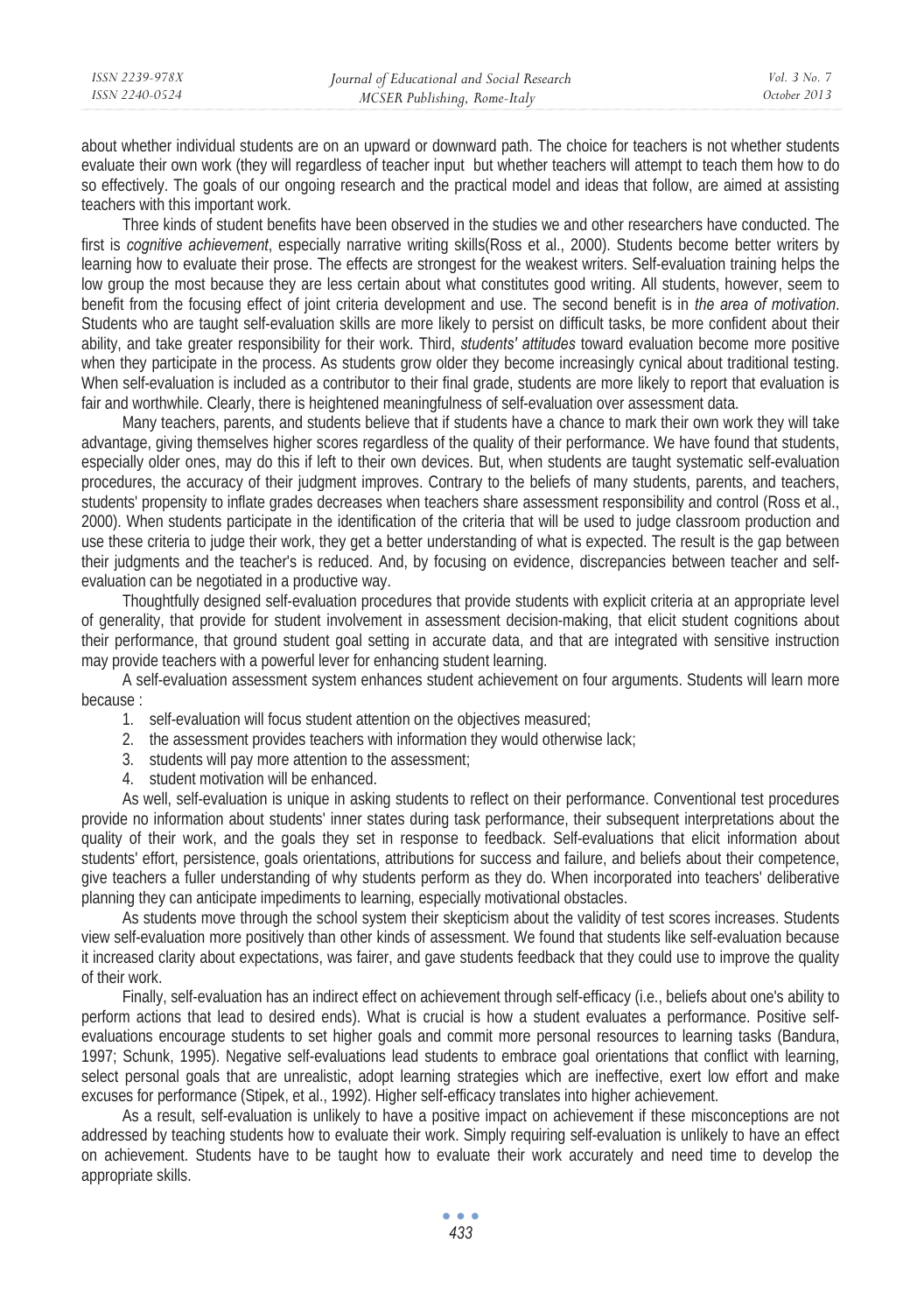| ISSN 2239-978X | Journal of Educational and Social Research | Vol. 3 No. 7 |
|----------------|--------------------------------------------|--------------|
| ISSN 2240-0524 | MCSER Publishing, Rome-Italy               | October 2013 |
|                |                                            |              |

Teaching self-evaluation also has benefits for teachers. Teachers who participate in in-service focused on how to teach self-evaluation grow more confident in their skills as teachers and use a greater variety of assessment techniques in the classroom.

Teacher-efficacy is the belief that teachers, individually and collectively, will be able to bring about student learning. There is a generative power of teacher expectations. Teachers who anticipate that they will be successful set higher goals for themselves and their students, are more willing to engage in instructional experiments, persist through obstacles to implementation, and have higher student achievement. The connection between teacher learning and student learning is a critical and essential link.

One of the greatest challenges for teachers is the recalibration of power that occurs when assessment decisions are shared. Data collected in one of our projects suggested that teachers found it difficult to share control of evaluation decision-making, a responsibility at the core of the teacher's authority. Such difficulty may be due to the fact that teaching students to be self-evaluators involves the implementation of fundamental changes in the relationship between teachers and students in the classroom. Changing root beliefs, behaviors and relationships is difficult and takes time. Accordingly, another challenge is time. Teachers need considerable time to work out how to accommodate an innovation that involves sharing control of a core teacher function with their existing beliefs about teacher and learner roles. As well, students need time to understand what self-evaluation is and how it relates to their learning, in addition to learning how to do it.

Challenges such as these will demand that teachers be patient with the change process, for themselves and for their students.

### **3. Models of a selfevaluation work:**

#### Topic :Wordformation

The teacher has to explain how to form new words and he want to involve students in this topic as much as possible.

Example: The teacher has prepared an exercise which is separated into two columns. Students need to complete the one of them:

| Theperson who works as a police | Policeman |
|---------------------------------|-----------|
| The person who sell the fish    |           |
| The person who fight the fire   |           |
| The person who doesn't see      |           |

The correct answer of the students will be only in the form of a composed noun.

The last tip help student to find only the correct form of their answers. Then based in their words they can identify the specific element of this words.

Topic: Verb tenses

The teacher need to explain the past , the presentend the future. One solution is to share the class into 3 groups and give them make description about: First group: The first day in school. Second group: Their city today Third group: How will be their future. In the end of this task they will underline the verbs and each group complete the verbs in the specific column at the board.

| Past | Droconi | uture |
|------|---------|-------|
|      |         |       |
|      |         |       |

In this way teachers can explain also the modality of verbs.

With this activities teachers can help students to understand how they can do better the activities in the class and the most important is that they become more productive in order to measure their quality, so to realise our expectations to evaluate themselves.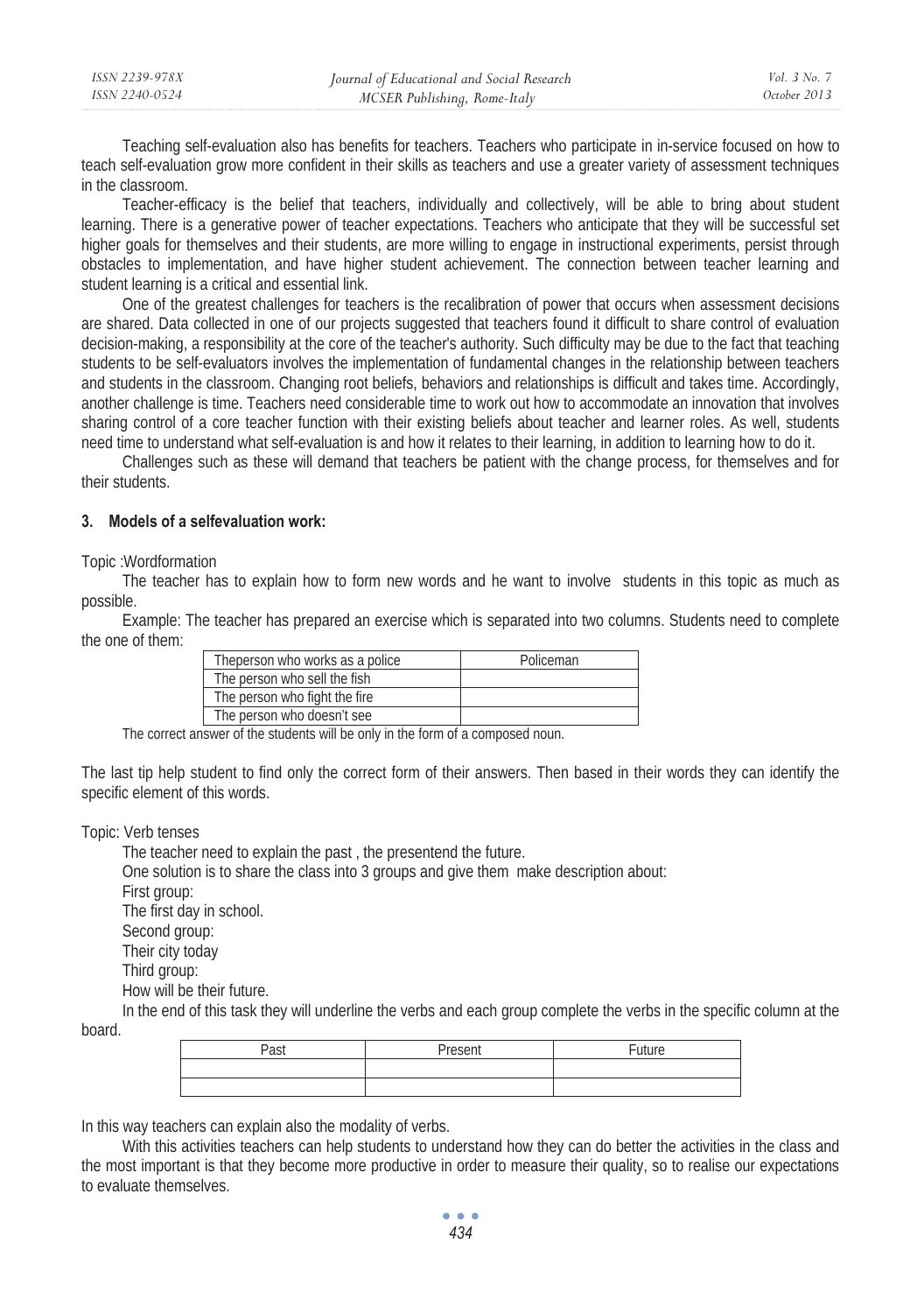### **4. Some tips for getting students started with self-evaluation:**

- Define self-evaluation for students (e.g., "judging the quality of your work").
- Make the benefits of self-evaluation visible to students.
- Talk about the benefits, and address such benefits consciously, both at the beginning of the process and throughout.
- Overtly confront students' feeling and beliefs about self-evaluation. This means directly dealing with misconceptions.
- Start small. Create lots of small, short self-evaluation opportunities for your students.
- Use a variety of quick pre-designed forms to get your students into the practice of self-evaluating during or after regular activities they do in the classroom.
- Choose a performance that you and your students have had some experience with (e.g., oral presentations, research reports, narrative writing).
- Expect a range of reactions from your students as you help them get better at self-evaluation. You will have a continuum of responses, from positive reactions as students see this as "fair" assessment, to negative reactions as students discover that sharing control also means sharing the workload.
- Create collaborative conditions for your own professional learning. Work with a peer or colleague in experimenting with self-evaluation. Such experimentation will enhance personal assessment literacy. The constructive dissonance, social comparison, synthesis, and experimentation that occur when working with others will have a significant effect on your learning, and ultimately, on your students' learning. Collaboration will help you more effectively link student learning and instructional approaches for the purpose of continuous improvement.
- Let all stakeholders (students, parents, administrators, colleagues) know what assortment of assessment practices you are using in your classroom, and practice articulating a rationale for why self-evaluation is an important part of your assessment repertoire.
- Trust that your students can be integral assessment partners, and with time, teaching, and co-learning, that you and your students will become better at it.

## **References**

Arter, J., Spandel, V., Culham, R. & Pollard, J. (1994). The impact of training students to be self-assessors of writing, paper presented at the Annual Meeting of the American Educational Research Association, New Orleans, April.

Bandura, A. (1997). Self-efficacy: The exercise of control. New York: W.H. Freeman.

Baron, J. (1990). Performance assessment: Blurring the edges among assessment, curriculum and instruction, in: A. Champagne, B. Lovitts & B. alinger (Eds.). Assessment in the Service of Instruction, 127-148. (Washington, DC, American Association for the Advancement of Science).

Bateson, D. (1994). Psychometric and philosophical problems in "authentic" assessment: Performance tasks and portfolios, Alberta Journal of Educational Research, 40, 233-245.

- Bellanca, J. & Bermam. S. (1994). How to grade the thoughtful, cooperative classroom (if you must), paper presented at the International Conference on Cooperative Learning, Portland.
- Briscoe, C. (1994). Making the grade: Perspectives on a teacher's assessment practices, Mid-Western Educational Researcher, 7, 14- 16, 21-25.

Calfee, R. & {erfi,p. P. (1993). Student portfolios: opportunities for a revolution in assessment, Journal of Reading, 36, 532-537.

Fredericksen, J. & Collins, A. (1989). A systems approach to educational testing, Educational Researcher, 18, 27-32.

Garcia, G. & Pearson, P. (1994). Assessment and diversity, in: L. Darling-Hammond (Ed.). Review of Research in Education, Vol. 20, 337-339 (Washington, DC, American Educational Research Association).

Hargreaves, A. & Fullan, M. (1998). What's worth fighting for out there? Mississauga, ON: Ontario Public School Teachers' Federation.

- Henry, D. (1994). Whole Language Students with Low Self-direction: A self-assessment tool, ERIC ED 372 359 (Virginia, University of Virginia).
- Howell, K., Bigelow, S. & Evoy, A. (1993). A qualitative examination of an authentic assessment, paper presented at the Annual Meeting of American Educational Research Association, Atlanta, GA.
- Hughes, B., Sullivan, H. & Mosley, M. (1985). External evaluation, task difficulty, and continuing motivation,Journal of Educational Research, 78, 210-215.
- Linn, R. (1994). Performance assessment: Policy, promises and technical measurement standards, Educational Researcher, 23, 4-14.